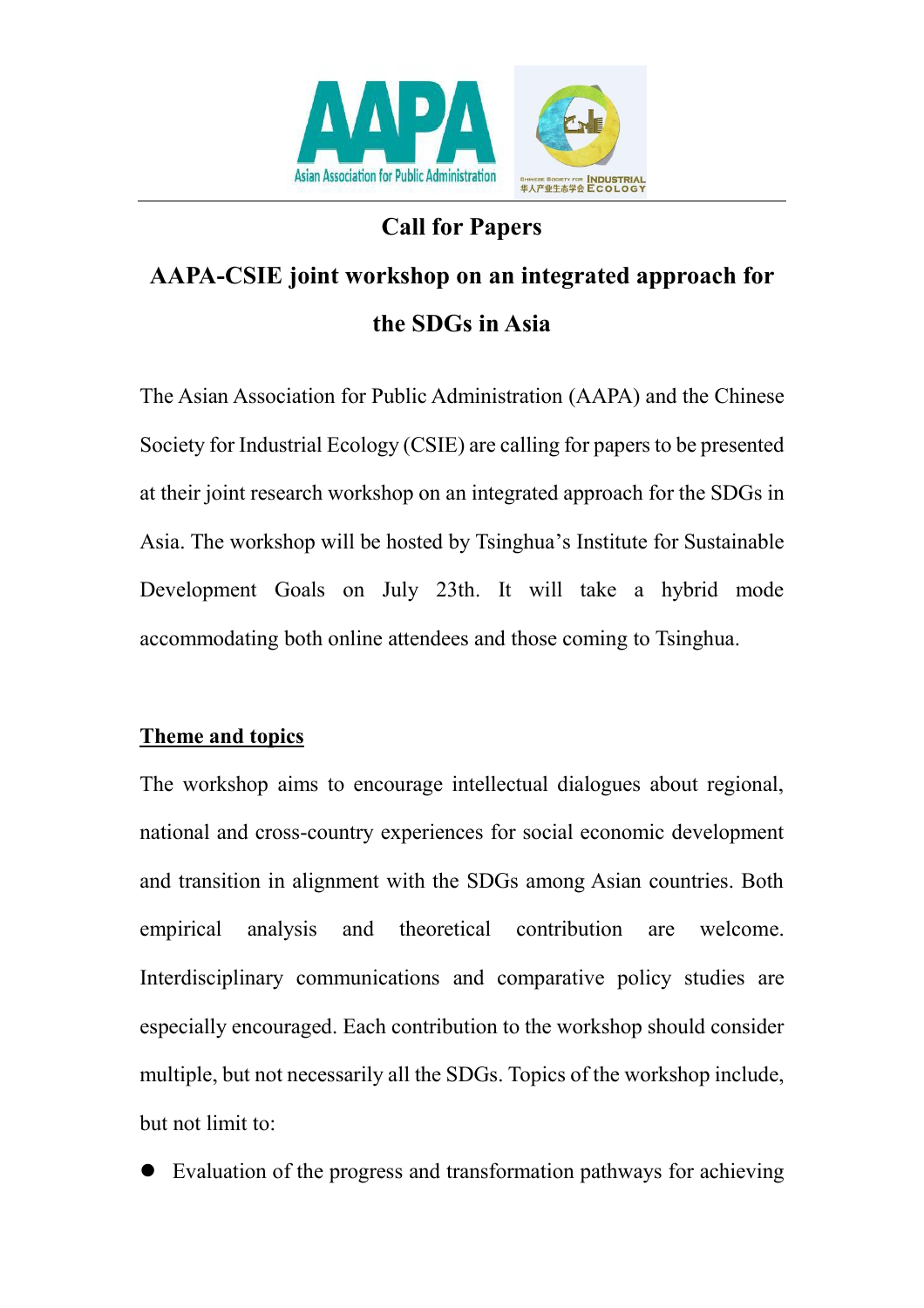

the SDGs

- Impact of emerging technologies, new business models, and upgraded infrastructure on the SDGs
- Synergies and trade-offs between the SDGs and other policy agendas, such as decarbonization, circular economy, high-quality development
- Prioritization and policy evaluation for a network of targets of the SDGs for swift transition
- Sustainable governance and inter-jurisdictional/regional collaboration
- Other challenges for achieving the SDGs in post-pandemic Asia

#### **Important dates (GMT+8)**

- Deadline for submission: June 15, 2022.
- Notification of acceptance: June 30, 2022.
- Conference data: July 23, 2022.

#### **Journal submission outlets**

The workshop is supported by the Journal of Comparative Policy Analysis, Journal of Industrial Ecology, Structural Change and Economic Dynamics, and Urban Governance. Selected papers from the workshop can be recommended for submission to the journals, subject their own